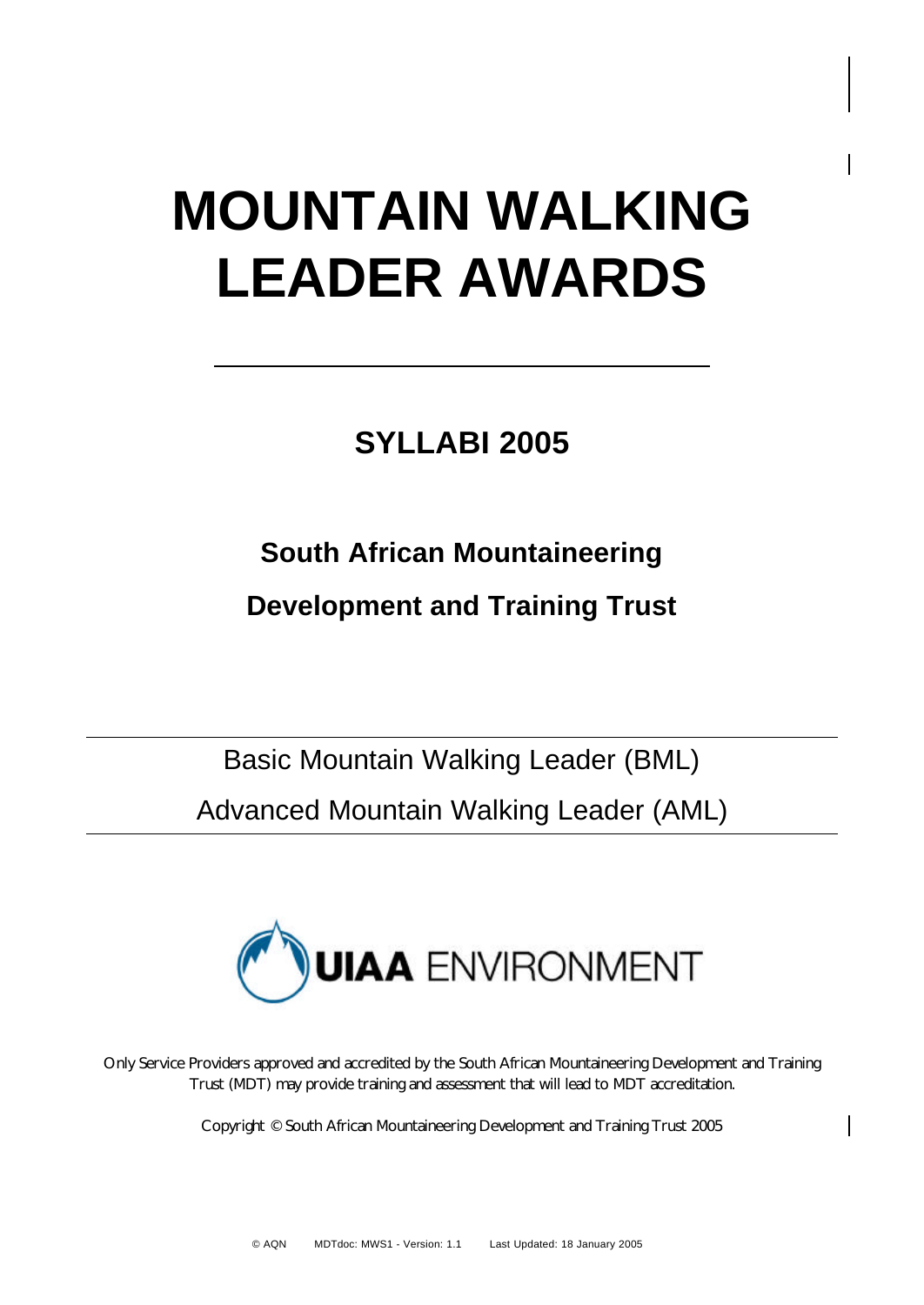**Mountain Walking Leader Awards**

### **Syllabi**

*The complete Advanced Walking Leader syllabus meets the UIAA model standard for mountain walking leaders*

These awards are designed to equip the holder with training and skills required for walking trips, including trips into mountainous areas of South Africa. The awards take into consideration obstacles normally encountered in such terrain.

**Advanced Mountain Walking Leader** - The Award is intended for those leading groups on walking expeditions in remote country where walkers are completely dependent on themselves without backup. (All Red writing need not be completed by Basic Level candidates)

*Examples:*

- 4 *Persons who lead trips into remote areas of South Africa;*
- 4 *Persons who lead trips off-trail;*
- 4 *Persons who lead trips above 2400 meters above sea level.*

**Basic Mountain Walking Leader** –This award is intended as an entry level award for those leading groups in easy to moderate terrain, clearly defined paths and trails or easy off trail areas. (Only un-shaded topics must be covered) *Examples:* 

4 *Persons who lead trips on trail & at low altitudes*

The skills required of all mountain walking leaders (Basic & Advanced) are essentially the same except for the depth of knowledge required. It is beyond the scope of this syllabus to explain this difference, which will be explained in the Trainer / Assessor Guide.

This syllabus has been developed with each module laid out in three sections:

- A purpose statement giving information as to why the candidate needs the particular skill, then information detailing appropriate scope under the heading "**This includes**".
- The specific practical skills required are listed under the heading, "**The candidate must be able to:**"
- Knowledge behind these skills is listed under the heading, "**The candidate must be familiar with:**"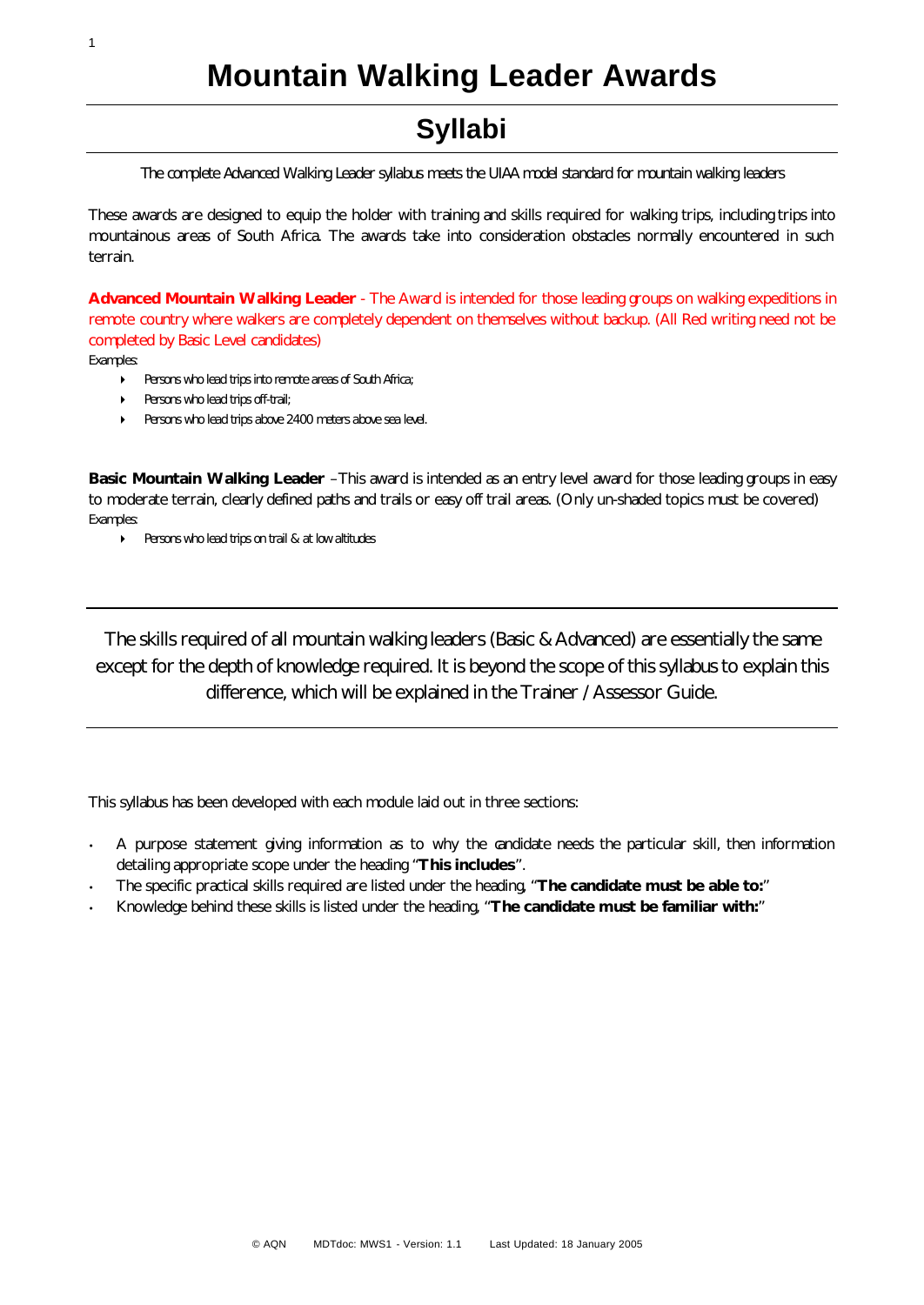### **Module 1 - NAVIGATION**

Competence as a navigator is a basic pre-requisite of any walking leader. The candidate is expected to choose an appropriate navigation technique for the conditions & be able to navigate efficiently and confidently.

This includes:

- During good visibility conditions, following a path, a ridge or a stream without a map and compass;
- During varying conditions, following a route using a map only (*terrain association).*

The candidate must be able to:

- Recognise and follow different forms of way-marking on paths;
- In good and restricted visibility conditions, lead a group between given points over known terrain without the use of navigation tools;
- Accurately estimate walking time between given points;
- Choose the most appropriate and safest route between entry and exit points;
- Accurately communicate their position to others;
- Use relevant grid systems found on local maps;
- Use different types of scales;
- Select appropriate routes from a map and prepare a route card;
- Accurately obtain an estimated position on a map;
- Measure distance on the ground & on a map;
- Estimate expected time needed to walk routes given on a map;
- Interpret the ground underfoot and relate this to the map and visa versa.

The candidate must be familiar with:

- Methods of recording routes;
- Topographical features;
- Relevant maps, scales and conventional map symbols;
- Contours and other methods of showing relief;
- The dangers of reliance solely on GPS systems for positioning, the pro's and con's;
- A basic working knowledge of how GPS systems work.

#### **Off-Trail Navigation**

Leaders of groups in remote areas will often have to navigate off-trail and in limited visibility conditions. But even on trail it will be sometimes necessary to use a compass to determine basic direction as for example path junctions. The skills required include all those listed under the navigation module, but the leader must also possess other more advanced skills.

This includes:

- Using a compass for navigation;
- Navigating across difficult terrain during poor visibility conditions;
- Navigating in featureless terrain.

The candidate must be able to:

- Convert for magnetic variations;
- Accurately 'Fix' their position on a map using a magnetic compass;
- Follow a compass bearing;
- Determine the bearing to follow from a map;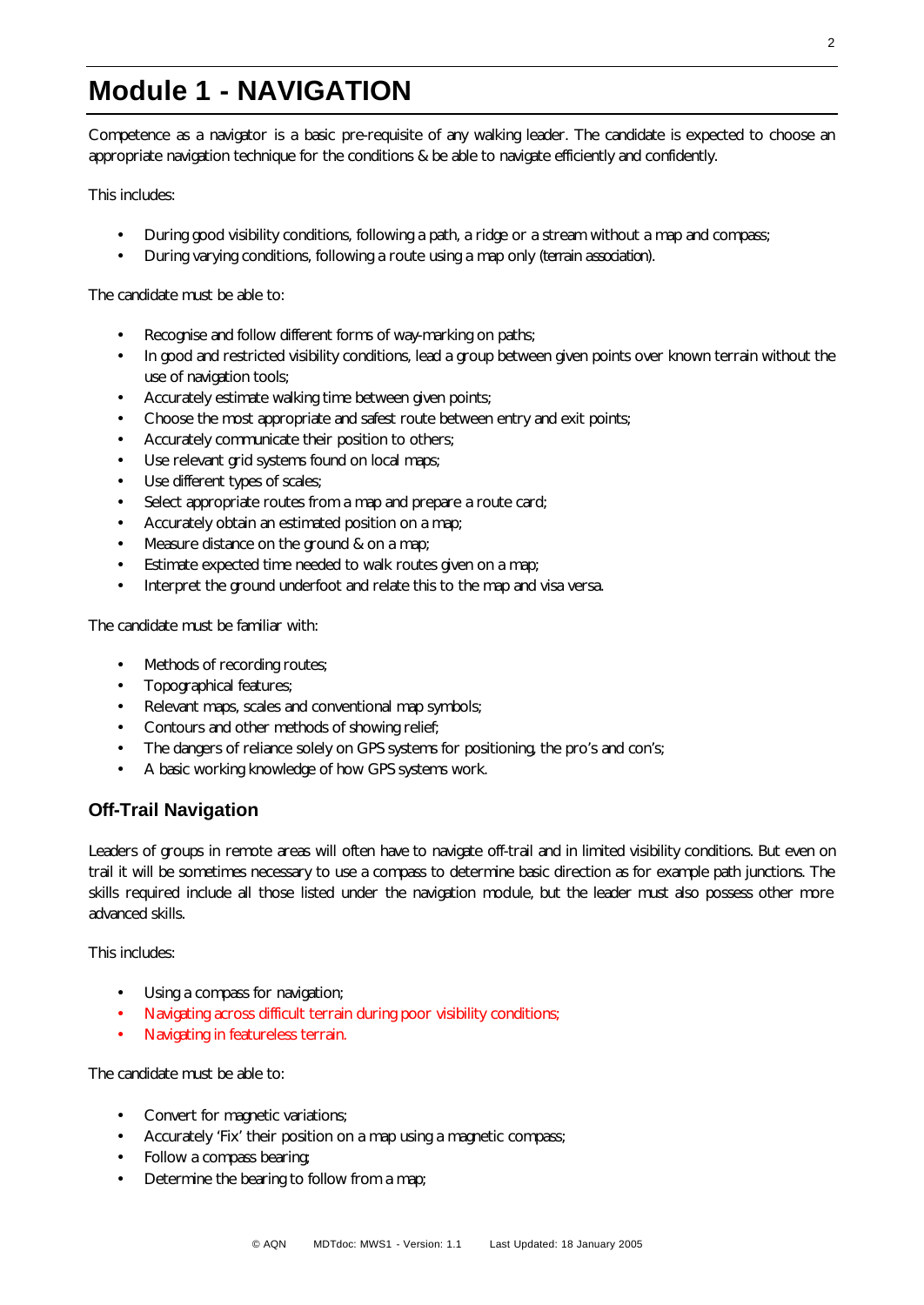- 3
- Prepare a route card suited to micro navigation in limited visibility conditions;
- Accurately use a compass to follow a bearing in limited visibility conditions. *(Dead Reckoning);*
- Follow a route across unknown country in limited visibility conditions without using a GPS;
- Accurately navigate in restricted conditions such as dense vegetation;
- Accurately navigate in featureless terrain;
- Use an altimeter in conjunction with other techniques for position finding or route maintenance.

The candidate must be familiar with:

- Compasses & other navigational tools;
- Methods of navigating across country in poor visibility and in darkness;
- Methods of navigation in restricted conditions such as, forests, bush, swamps, gorges;
- Methods of navigation in featureless terrain such as deserts;
- The concept of what a map datum is and how it is determined;
- The potential impact of using an incorrect datum when referring to a geographic position;
- Problems associated with altimeters.

### **Module 2 - ACCESS & THE ENVIRONMENT**

Arranging access into controlled and uncontrolled areas whilst respecting privacy and environmental conservation is considered to be a critical skill for all group walking leaders. The candidate is expected to be able to make all the necessary arrangements for access and ensure that sustainable use principles are adhered to.

This includes:

- An appreciation of conservation issues and awareness of the long term effects of human pressure on the environment;
- An appreciation of litter and waste management and its impact on water resources;
- An appreciation of the significance of access arrangements and servitude in utilised areas, having regard to the fact that a large proportion of these areas are in private ownership;
- The geology and geography of utilised areas.

The candidate must be able to:

- Brief and de-brief their group in order to minimise environmental impact and ensure long term sustainability and access;
- Gather and use information about access, using where appropriate guide books and maps, state authorities, nature conservancy, local landowners and other agencies;
- Arrange permits and complete registers for controlled areas.

The candidate must be familiar with:

- The "multiple use" environment;
- The application and practice of the mountain code;
- The nature of specially designated areas and limitations on their use *(nature reserves, national parks etc.)*

### **Module 3 - HAZARDS AND RISK MINIMISATION**

Outdoor environments all carry a certain associated risk. The walking group leader should be competent in identifying hazards and taking the appropriate action as and when necessary to minimise or remove the risk.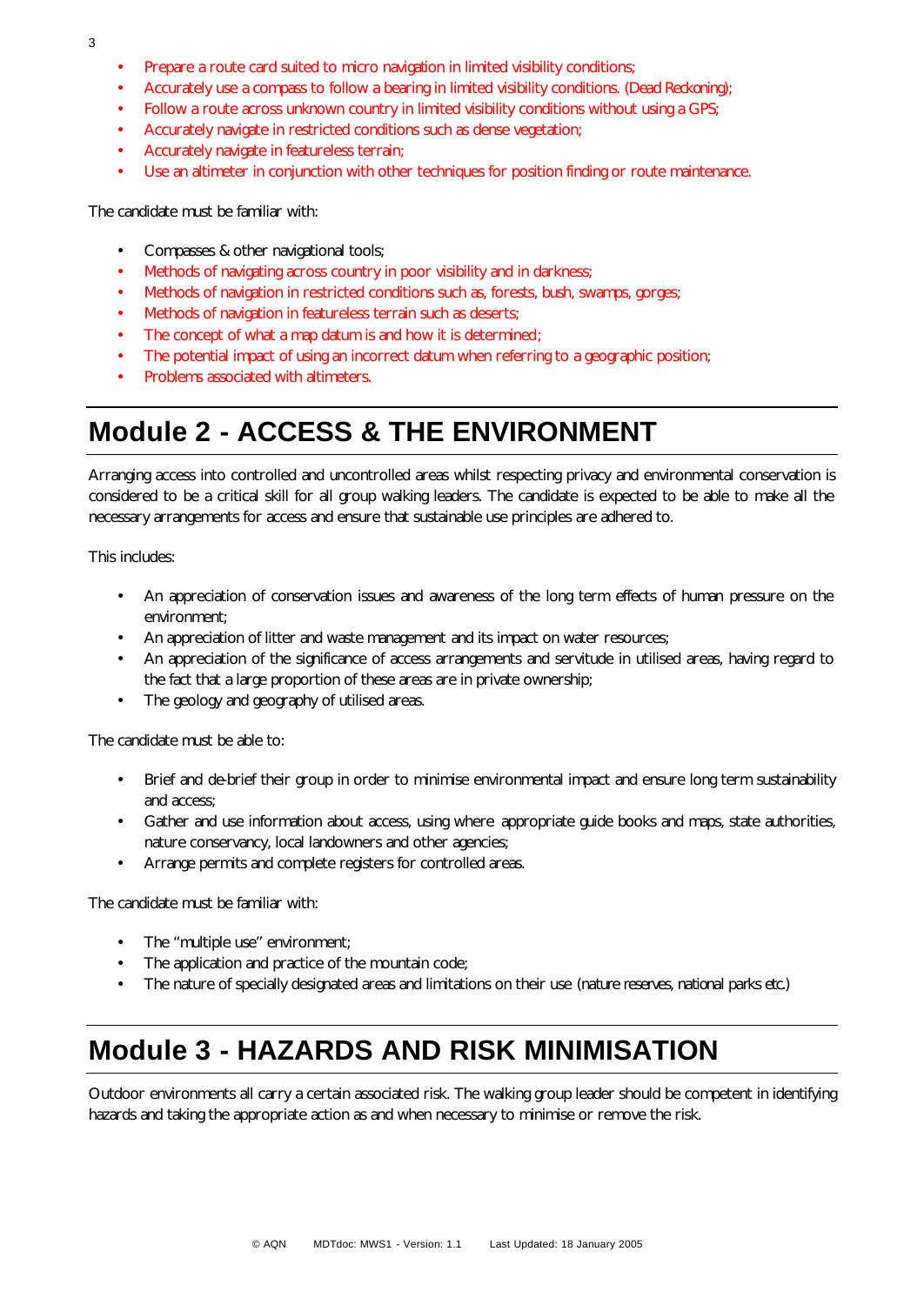#### **ENVIRONMENTAL HAZARDS**

The candidate must have an awareness of the major environmental hazards expected in the walking environment outdoors and how best to deal with them.

This includes:

• Water hazards, steep ground hazards & hazards associated with weather.

#### **Water Hazards**

Any walking group leader should be able to evaluate the dangers posed by a river or other water hazards

The candidate must be able to:

- Identify signs that indicate a swollen river;
- Choose the best crossing points for rivers and streams;
- Cross rivers with and without the use of a rope;
- Demonstrate individual and group crossing techniques;
- Instruct a group in preparation of self and equipment before crossing a river;
- Instruct a group in proper crossing technique.

The candidate must be familiar with:

- An understanding of the dangers of moving water and methods of avoidance;
- Knowledge of the hazards associated with a rope in a swift water environment;
- Preparation of the group and safety precautions when crossing rivers.

#### **Steep Ground**

This section of the syllabus is not intended to train the candidate as a rock climber, nor is it intended for these people who set out with the intention of using a rope to negotiate steep terrain. Situations do arise however, where a rope may be necessary to safeguard members of the group. The purpose of this section is to familiarise the candidate with elementary techniques, to enable them to recognise difficulties and potential dangers and to give competent help in cases of emergency. Even without using a rope, there are a multitude of techniques which may be used to mitigate the risks associated with steep ground.

It is emphasised that the techniques employed are not necessarily those that would be suitable for rock climbing. Any method used should involve the use of the rope alone without any additional equipment.

The candidate must be able to:

- Personally ascend and descend steep ground, grass, scree and boulder chaos;
- Traverse steep ground;
- Choose safe routes through difficult terrain;
- Follow narrow ridges safely;
- Supervise a group on short easy sections of rock, both with and without a rope;
- Set up and use hand-lines for ascent, descent and exposed traverses;
- Supervise groups safely across sections of snow covered terrain;
- Provide security using a rope for ascending and descending group members;
- Move a group simultaneously on steep terrain.

- Route selection and the choice of a line on steep terrain;
- Basic knots:
- The suitability of different types, diameters and lengths of rope;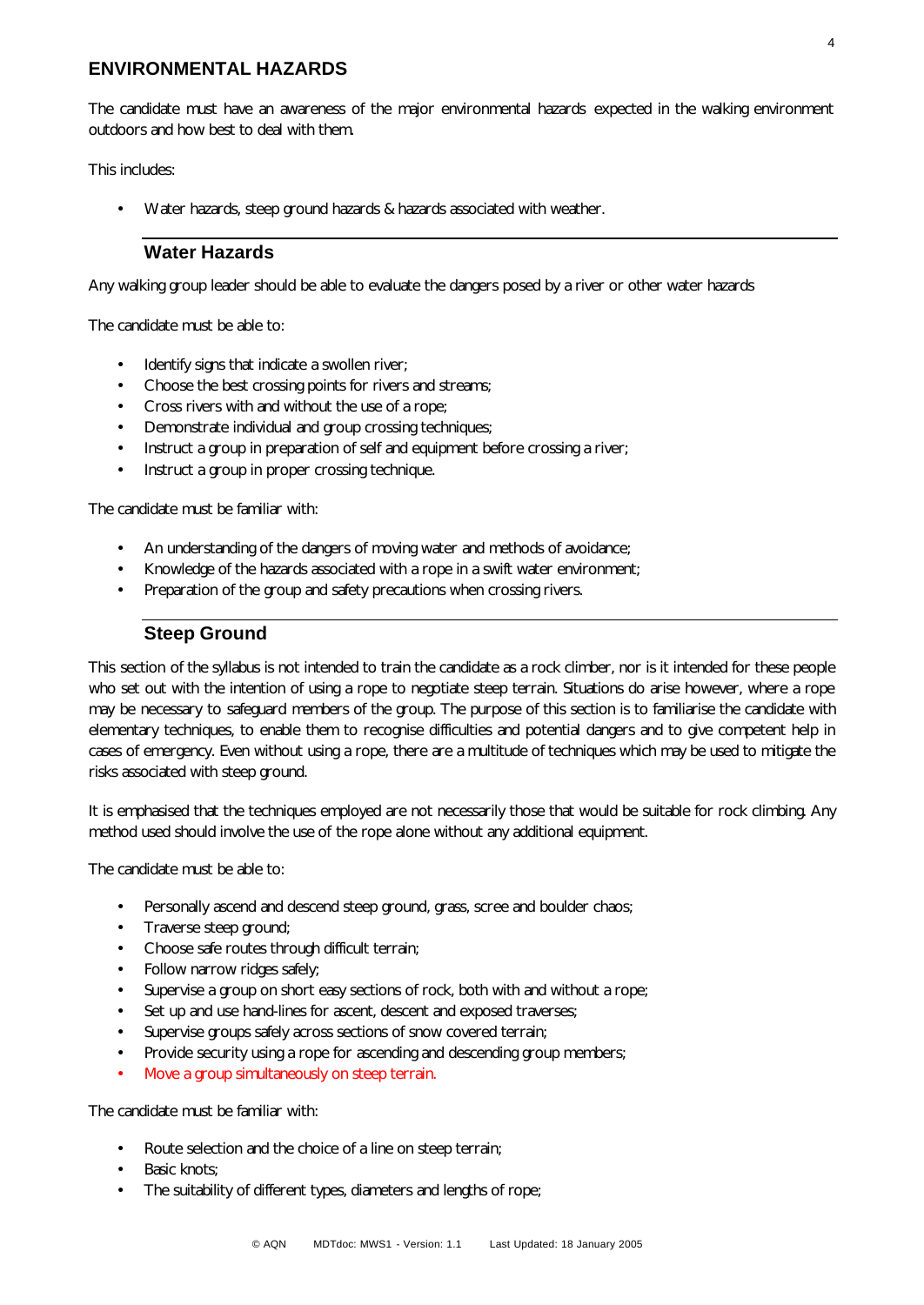- The use and limitations of the walking rope for the following purposes:
	- o Protecting descents and ascents by waist and direct belay;
	- o Carrying injured or exhausted party members *(rope stretchers, coil carry methods);*
	- o Lowering of group members or equipment where appropriate;
	- o Abseiling, without a safety rope, on moderate terrain. (*Abseiling is for the leader only, and not for group members.)*
	- o Confidence roping

#### **Weather**

The candidate must have an elementary knowledge of weather, be able to relate regional weather forecasts to utilised areas and make short-term forecasts from observed meteorological conditions.

The candidate must be able to:

- Carry out elementary practical identification of cloud types, wind speed and temperature;
- Demonstrate correct lightning avoidance procedures when with a group or alone;
- Carry out elementary interpretation of weather maps;
- Identify changing weather conditions and take appropriate action.

The candidate must be familiar with:

- Storm development:
- Wind flow and direction of usual prevailing winds;
- Weather developments associated with major weather systems;
- Campsite set-up precautions relating to expected weather;
- Weather conditions specific to mountain environments.

#### **High Altitude**

Altitudes above 2400 meters above sea level pose specific risks to walking groups. The leader of these parties needs to have specific knowledge and skills.

This includes:

- Predicting the possible occurrence of altitude related conditions;
- Taking preventative action to acclimatise the group;
- Identifying the medical conditions;
- Treating the medical conditions in the field.

The candidate must be able to:

- Correctly advise groups on acclimatisation;
- Identify and field treat acute mountain sickness *(AMS);*
- Identify and field treat high altitude pulmonary oedema *(HAPO);*
- Identify and field treat acute high altitude cerebral oedema *(HACO).*

- Characteristics of physical activity at altitude on the human body;
- The causes of altitude related illnesses and their treatment in the field;
- The effects of altitude on appetite and digestion.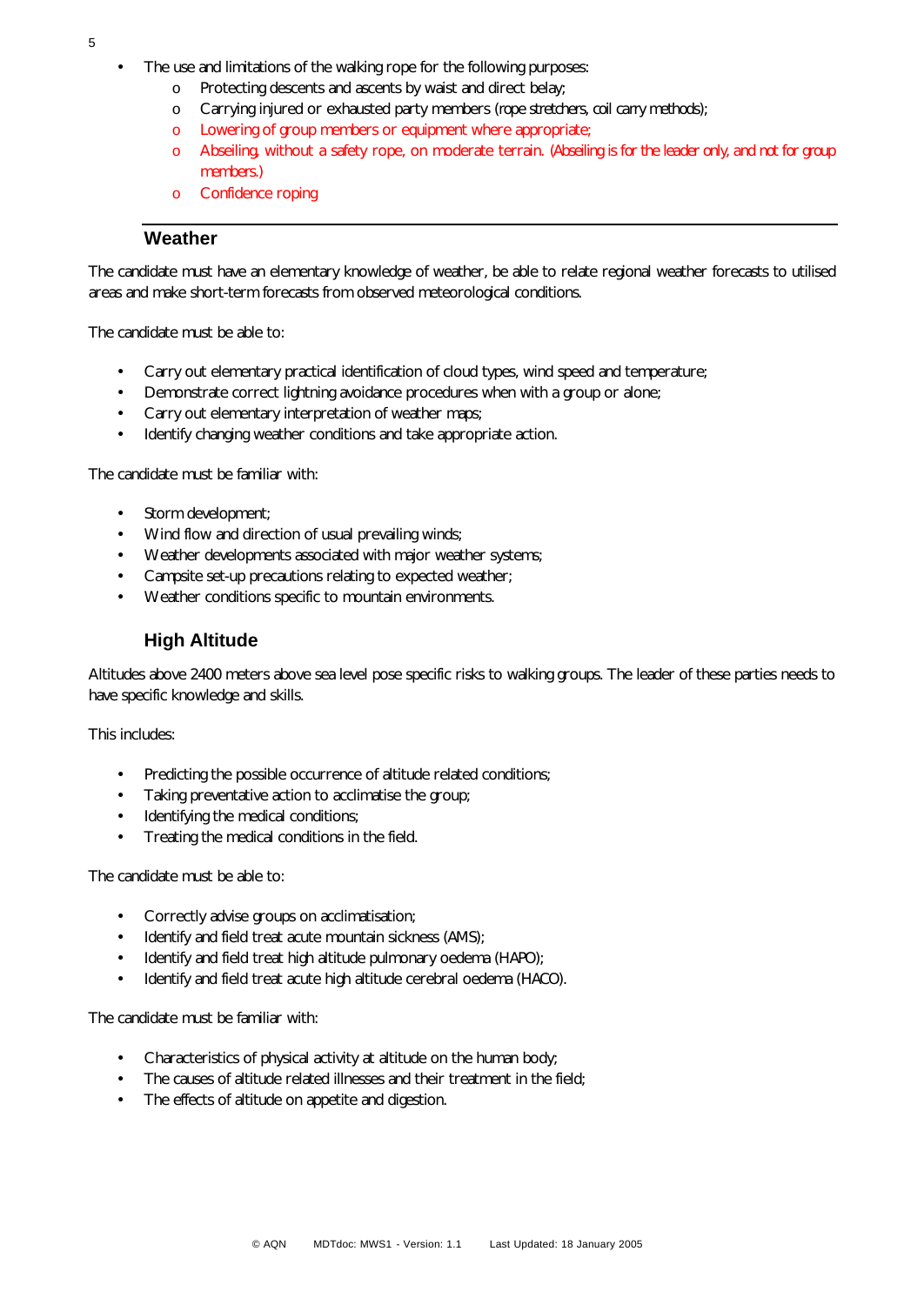#### **MEDICAL**

The candidate must have an understanding of the medical conditions associated with walking expeditions, their causes, signs, symptoms, prevention and treatment:

This includes:

- Predicting the possible occurrence of the condition based on observable factors;
- Taking preventative action to avoid the medical condition;
- Identifying the medical condition;
- Treating the medical condition in the field.

The candidate must be able to:

- Identify and field treat hypothermia, cold injuries and heat disorders;
- Identify and field treat bites, stings & venomous injuries;
- Identify and field treat inherent human medical conditions;
- Field treat common trauma injuries appropriate to the activity;
- Assemble an appropriate first aid kit for the activity and their own level of training.

The candidate must be familiar with:

- Physical preparation for the activity;
- Tiredness and recuperation in the outdoors;
- Contributing factors to gastro-intestinal illnesses;
- Energy requirements for walking expeditions;
- Hydration and its effect on energy;
- Characteristics of physical activity on the human body;
- Energy management (incl. insulin rebound)

#### **RISK ANALYSIS**

The candidate should be able to carry out a risk analysis of the planned activity, and make recommendations to minimise unnecessary risk.

This includes:

- Identifying the risks;
- Treating risks;
- Monitoring changing risks.

The candidate should be able to:

- Undertake a risk analysis of a walking expedition;
- Assess the changes in the level of risk created by changing environmental circumstances and their impact on the planned activities;
- Adapt the planned activity to accommodate changing levels of risk;
- Assess the risk posed by (inter alia) aggressive animals and/or criminal elements along the route of choice.

- What constitutes acceptable and unacceptable risk;
- Acceptable risk associated with adults and children;
- Methods of managing unacceptable risk;
- Methods of mitigating the potential risks posed by aggressive animals and/or criminal elements.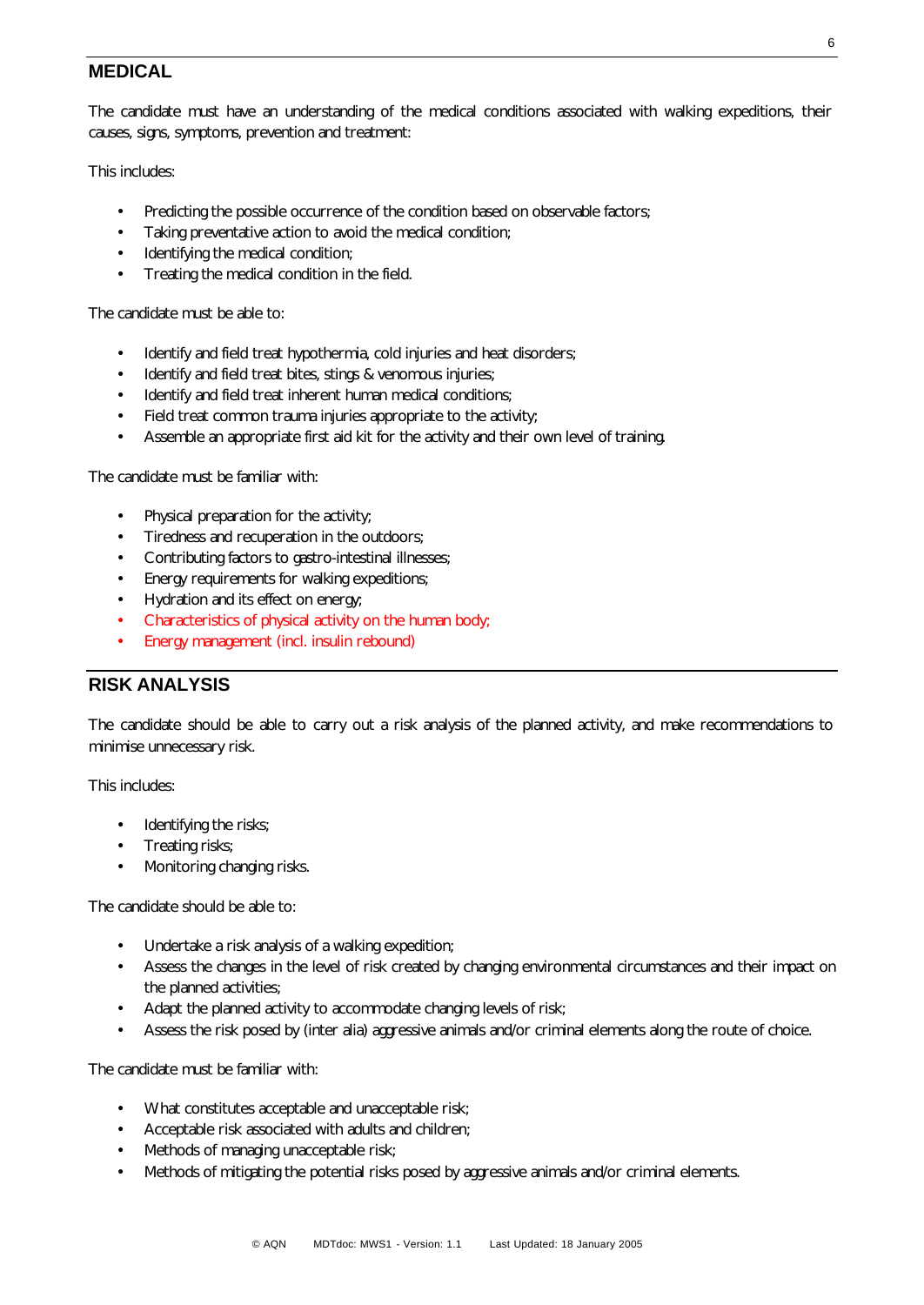## **Module 4 - EMERGENCIES**

Walking leaders often operate unassisted in remote areas and should be able to recognise and deal with common emergencies that may occur.

This includes:

- Lost party members or equipment;
- Trips that are delayed resulting in groups being in the field longer than expected;
- Injuries requiring first aid or evacuation.

The candidate must be able to:

- Organise a rescue appropriate to the level of activity undertaken including setting tasks for those involved and deploying outside agencies;
- Use radios and other communication systems as necessary;
- Demonstrate limited methods of search and evacuation;
- Carry out improvised rescue;
- Coordinate a group during helicopter operations;
- Provide first aid.

The candidate must be familiar with:

- National search and rescue structures;
- The limitations of improvised rescue;
- Rescue equipment as appropriate to the activity so as to be able to assist outside agencies during a rescue;
- Emergency visual and auditory techniques of attracting attention or communicating a situation of distress;
- Hazards associated with helicopters;
- Group management techniques specific to the rescue situation.

### **Module 5 - EQUIPMENT**

Knowledge of the personal equipment required for walking expeditions is vital to ensure safe and comfortable trips, as is the ability to advise groups on suitable equipment or alternatives.

This includes:

- Different types and makes of clothing, tents, sleeping bags, rucksacks and other lightweight equipment;
- Care and maintenance of equipment.

The candidate must be able to:

- Choose suitable equipment for various expeditions and advise groups on alternatives which are suitable;
- Demonstrate and advise others on the packing and carrying of personal and communal equipment;
- Conduct basic in field maintenance of common equipment;
- Demonstrate the use of a wide variety of basic equipment.

- Suitable equipment in relation to weather & climate conditions;
- Common materials used, construction, & performance of basic equipment;
- The concept of 'warmth : weight : bulk' in relation to equipment;
- The layering system;
- Common problems associated with certain equipment. (e.g. stoves, tents etc.)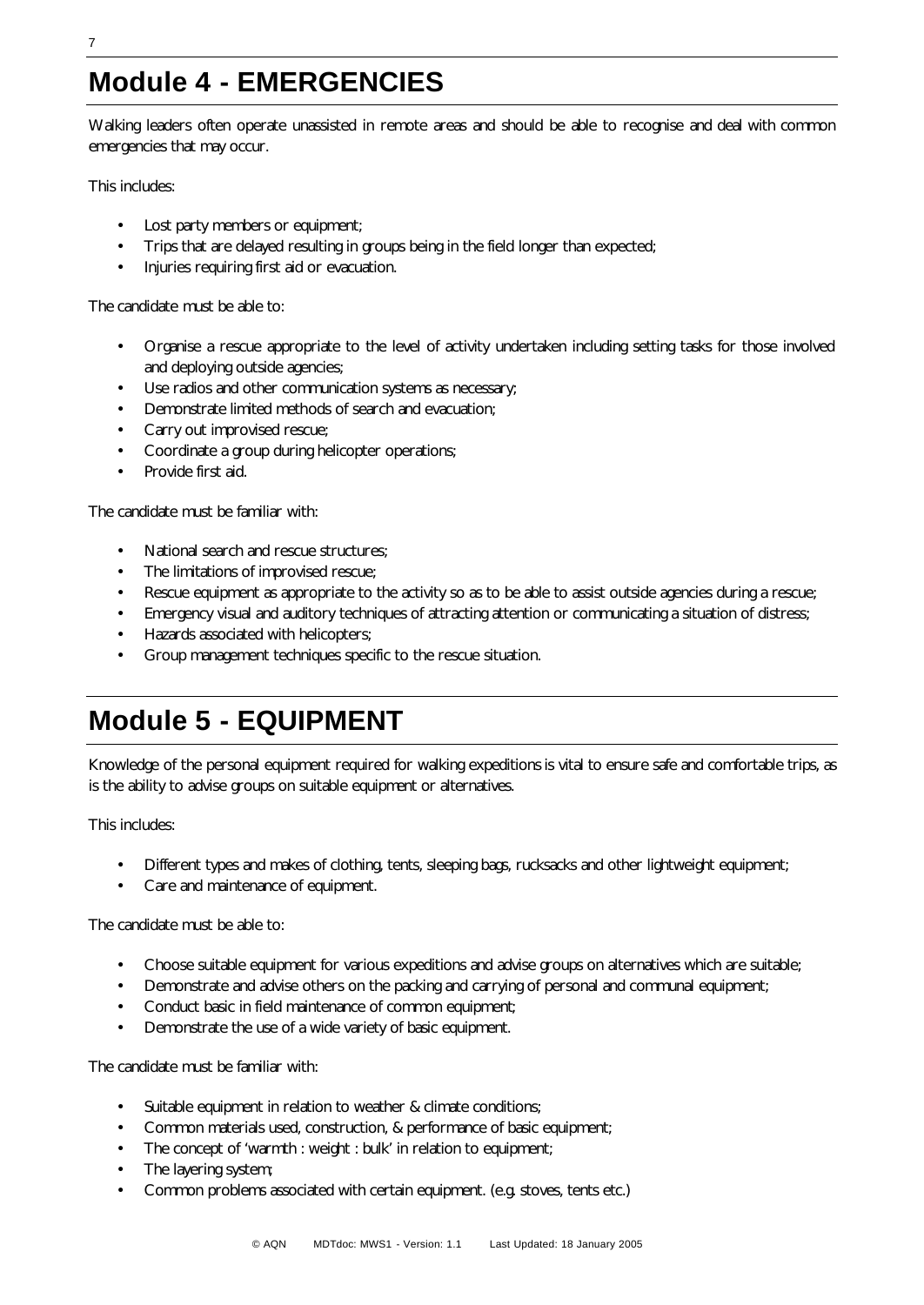### **Module 6 - EXPEDITION SKILLS**

#### **LEADERSHIP**

The candidate must be familiar with the responsibilities of the group leader, particularly for the care and safety of the group and organise expeditions for groups lasting one or more days. They should also be aware of the needs and limitations imposed by the group and regulatory authorities.

This includes:

General Responsibilities:

- To individual party members; the sponsoring authority, club or organisation sanctioning the expedition;
- To the general public, to environmental conservation interests, to local residents, to farmers and to the mountaineering fraternity.

Specific Responsibilities:

• To identify the underlying aims and objectives, define the specific purpose of the expedition & carry out the detailed preparations.

Operational Responsibilities:

- To manage the group effectively by setting and reviewing targets, by positive decision-making, by delegation where appropriate, by proper group control and discipline, and by good communication;
- To meet the changing needs of the group and its members by observation, anticipation and good judgement, by sensitivity to the state of the group and its members, with particular regard to their health and fitness, by maintaining confidence and enthusiasm despite uncertainty or stress and by adopting a leadership style appropriate to the situation;
- To provide a safe and rewarding experience for each group member through involvement, interest, enjoyment and achievement; through imparting appropriate technical skills and competence and through fostering environmental awareness.

The candidate must be able to:

- Define the objectives of a trip and suggest a suitable plan that will meet these objectives;
- Carry out all planning related for a trip including permits, consents, medical clearances and insurance;
- Present detailed plans for routes, equipment lists, weather forecasts, and brief the group;
- Manage a group safely and effectively whilst on the trip;
- Adapt the trip plan according to changing situations & needs whilst on the trip;
- Impart appropriate technical skills to assist group members to become self reliant;
- Log and report back on the expedition where necessary.

The candidate must be familiar with:

- Their responsibilities as a walking group leader;
- Leadership styles appropriate for walking groups;
- Insurance requirements;
- Legal requirements for walking leaders.

#### **WALKING SKILLS & GROUP MAINTENANCE**

Walking group leaders by definition require skills that enable a person to confidently and efficiently travel on foot in the outdoors. These skills are in addition to the fundamental skills of navigation etc.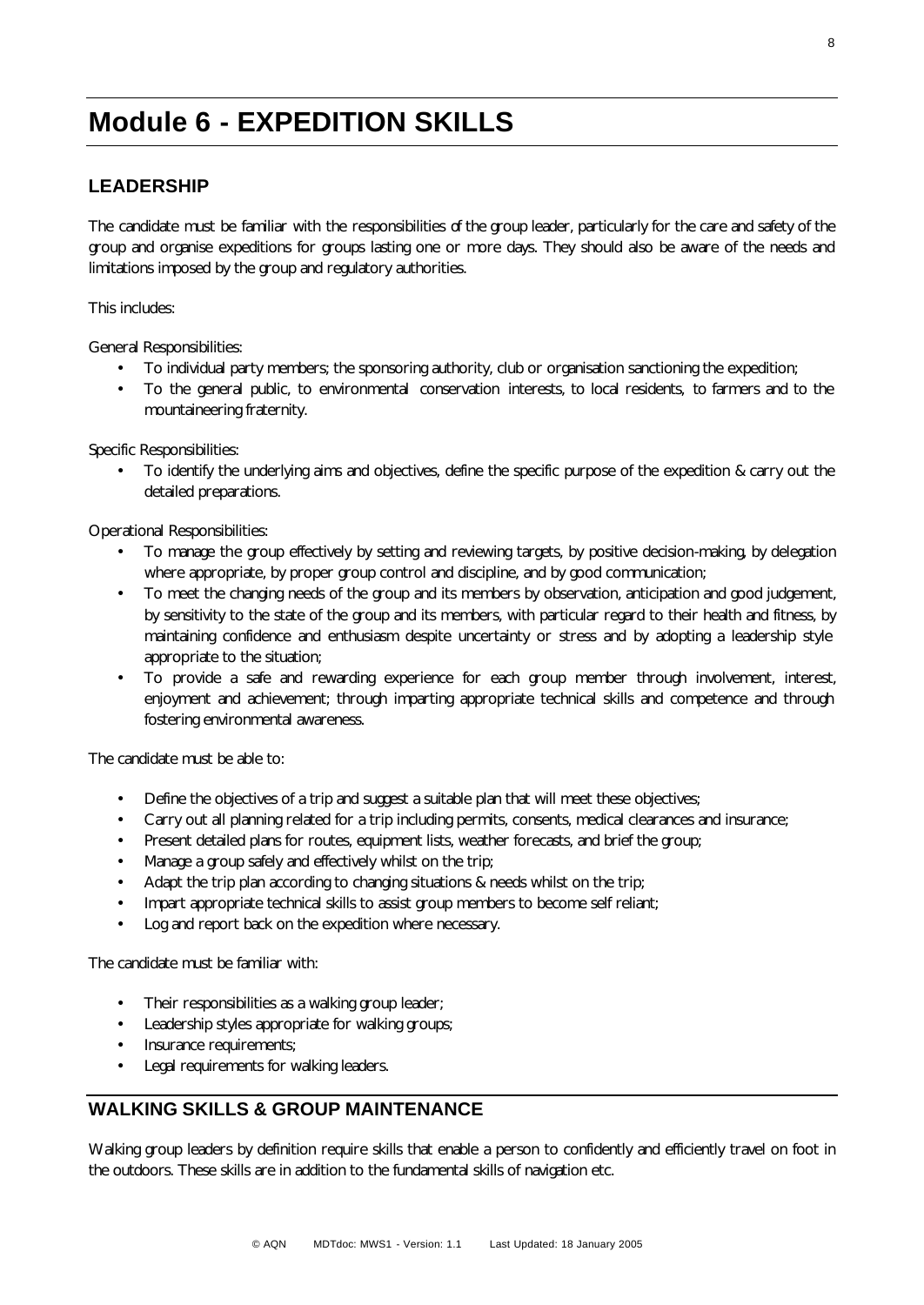This includes:

- Organisation and control of the group in an outdoors environment so as to maintain effective management;
- Specific walking skills to optimise efficiency;
- Adaptation of the program to suit different groups.

The candidate must be able to:

- Maintain the integrity of the group in easy and difficult terrain by efficient group control;
- Use efficient walking techniques to maximise energy efficiency;
- Modify routes to ensure the best is followed taking into account the group members abilities and good conservation practice.

The candidate must be familiar with:

- Pace & rhythm whilst walking;
- Foot placement;
- Conservation of energy;
- Balance;
- Leader and tail-persons for group control;
- Psychology of the group and using corporate strength;
- Group maintenance techniques in limited visibility.

#### **HYGIENE**

Leaders of groups away from normal sanitary systems and waste management need to be able to ensure the health of group members as well as the environment in a way that is appropriate to the expedition.

This includes:

- Management of waste in a way that is not harmful to the environment;
- Ensuring hygiene amongst the group members.

The candidate must be able to:

- Arrange procedures for personal and group hygiene and advise the group of these;
- Manage waste in an appropriate manner.

The candidate must be familiar with:

Methods of disposing of human and other waste in the outdoors.

#### **CAMPCRAFT**

Camping away from fixed infrastructure is a fundamental skill of all walking group leaders who lead groups on overnight expeditions; some of these skills are also required for single day walking leaders.

This includes:

- The ability to set up camp in tents, caves, huts or bivouac;
- Food planning and preparation.

The candidate must be able to: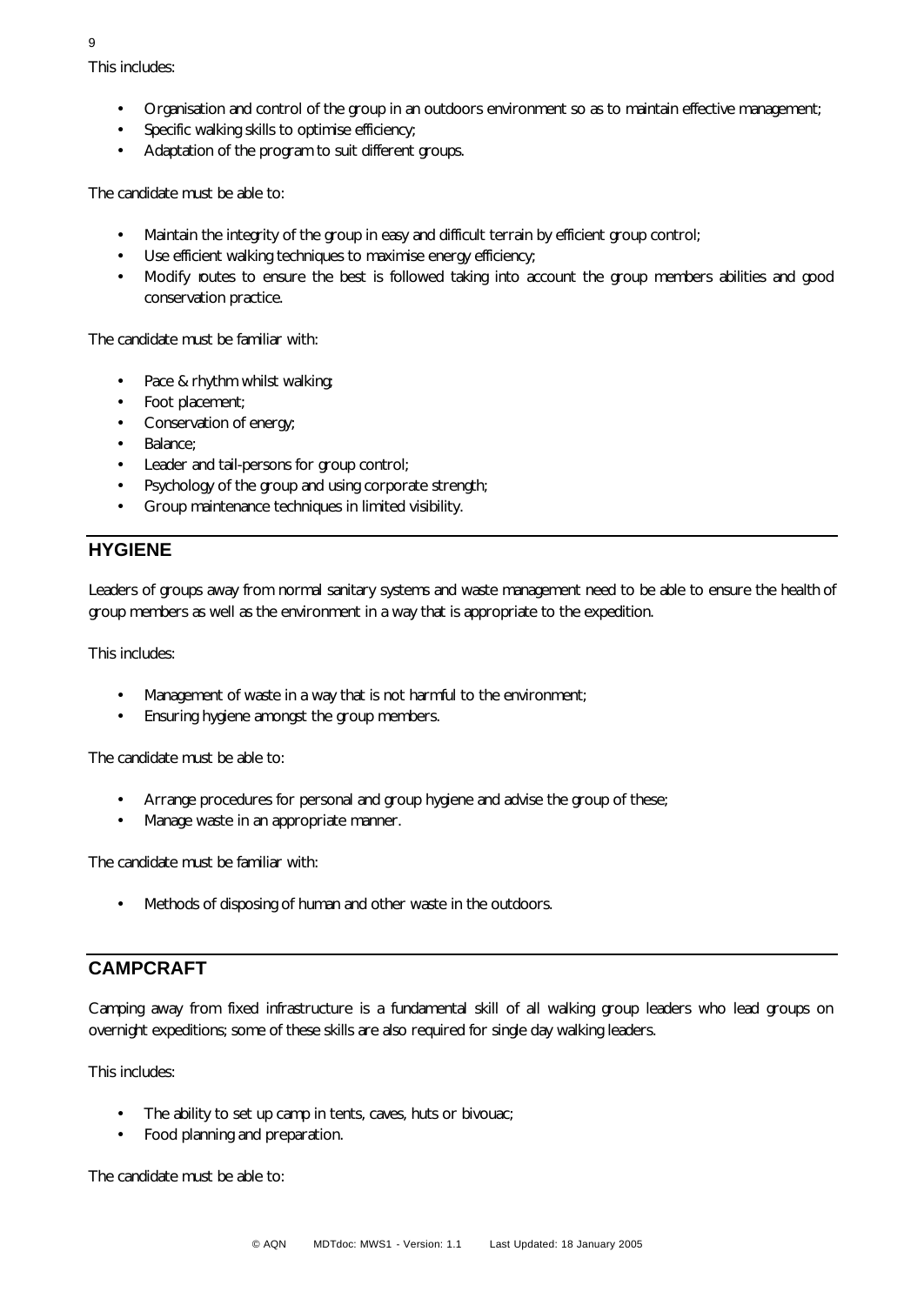- Select suitable campsites;
- Set up tents;
- Prepare food on expedition using a variety of methods for self and others;
- Organise an improvised bivouac for a group and manage a group in difficult conditions.

The candidate must be familiar with:

- The basic rules governing the use of huts and caves;
- Positioning a campsite according to topography and weather considerations;
- The selection of suitable foods, quantities and packaging;
- Prepare menus tailored to the expedition and nutritional needs;
- Preparation and use of emergency shelter.

### **Module 7 - INTERESTS**

Walking leaders are looked upon as mentors to inexperienced group members and as such should acquire a wealth of knowledge relating to the activity and environment, so as to enhance the practical and learning experience.

This includes:

- Knowledge of the environment;
- Knowledge of organisations actively involved in the pursuit of the activity;
- Knowledge of sources of information that would assist them as a leader;
- Knowledge of activities incidental to walking such as photography.

The candidate must be able to:

- Brief a group on the physical environment;
- Brief a group on active clubs and organisations they could join;
- Provide advice on ways of furthering a participants experience or skills.

- The topographical environment, geology, flora, fauna, local history, photography;
- Clubs and organisations. The leader should know about or have access to information on suitable training organisations, clubs, guidebooks and literature;
- The organisation and functions of the MDT & UIAA.